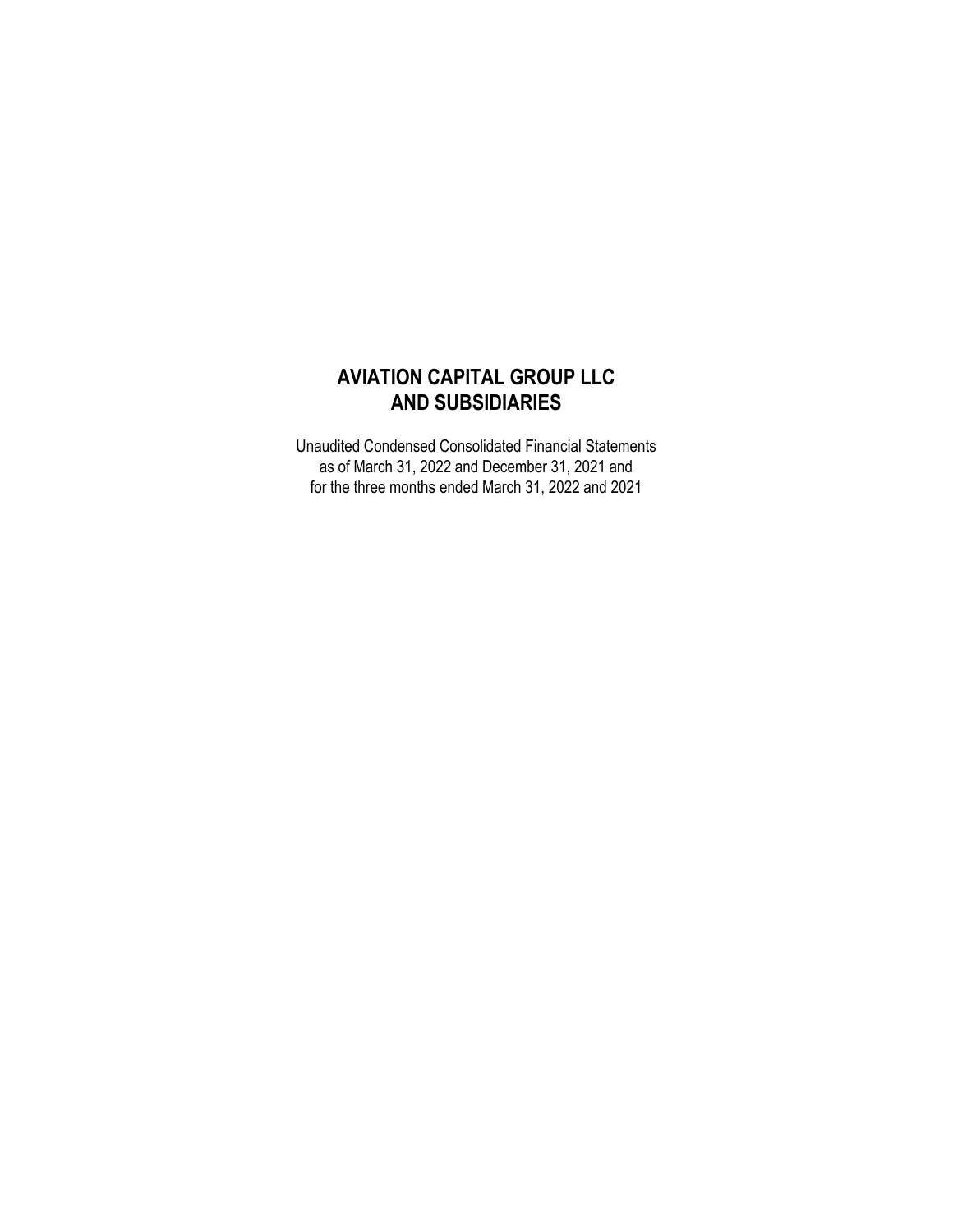## CONDENSED CONSOLIDATED BALANCE SHEETS

## (Unaudited)

|                                                          | March 31,    | December 31  |
|----------------------------------------------------------|--------------|--------------|
| (In Thousands)                                           | 2022         | 2021         |
| <b>ASSETS</b>                                            |              |              |
| Cash and cash equivalents                                | \$196,915    | \$458,218    |
| Restricted cash                                          | 88,821       | 101,845      |
| Flight equipment held for lease, net                     | 9,996,210    | 10,328,184   |
| Assets held for sale                                     | 78,637       | 27,139       |
| Prepayments on flight equipment                          | 541,548      | 459,499      |
| Notes receivable, net                                    | 352,364      | 229,311      |
| Investment in finance leases, net                        | 173,827      | 178,911      |
| Other assets, net                                        | 344,965      | 351,573      |
| <b>TOTAL ASSETS</b>                                      | \$11,773,287 | \$12,134,680 |
| <b>LIABILITIES AND EQUITY</b>                            |              |              |
| Liabilities:                                             |              |              |
| Accounts payable, accrued expenses and other liabilities | \$198,447    | \$190,076    |
| Debt financings, net                                     | 7,556,215    | 7,466,938    |
| Maintenance reserves                                     | 506,466      | 505,933      |
| Security deposits                                        | 113,582      | 114,032      |
| <b>TOTAL LIABILITIES</b>                                 | 8,374,710    | 8,276,979    |
| Commitments and contingencies (Note 9)                   |              |              |
| Equity:                                                  |              |              |
| Member's equity                                          | 3,398,577    | 3,857,701    |
| <b>TOTAL EQUITY</b>                                      | 3,398,577    | 3,857,701    |
| <b>TOTAL LIABILITIES AND EQUITY</b>                      | \$11,773,287 | \$12,134,680 |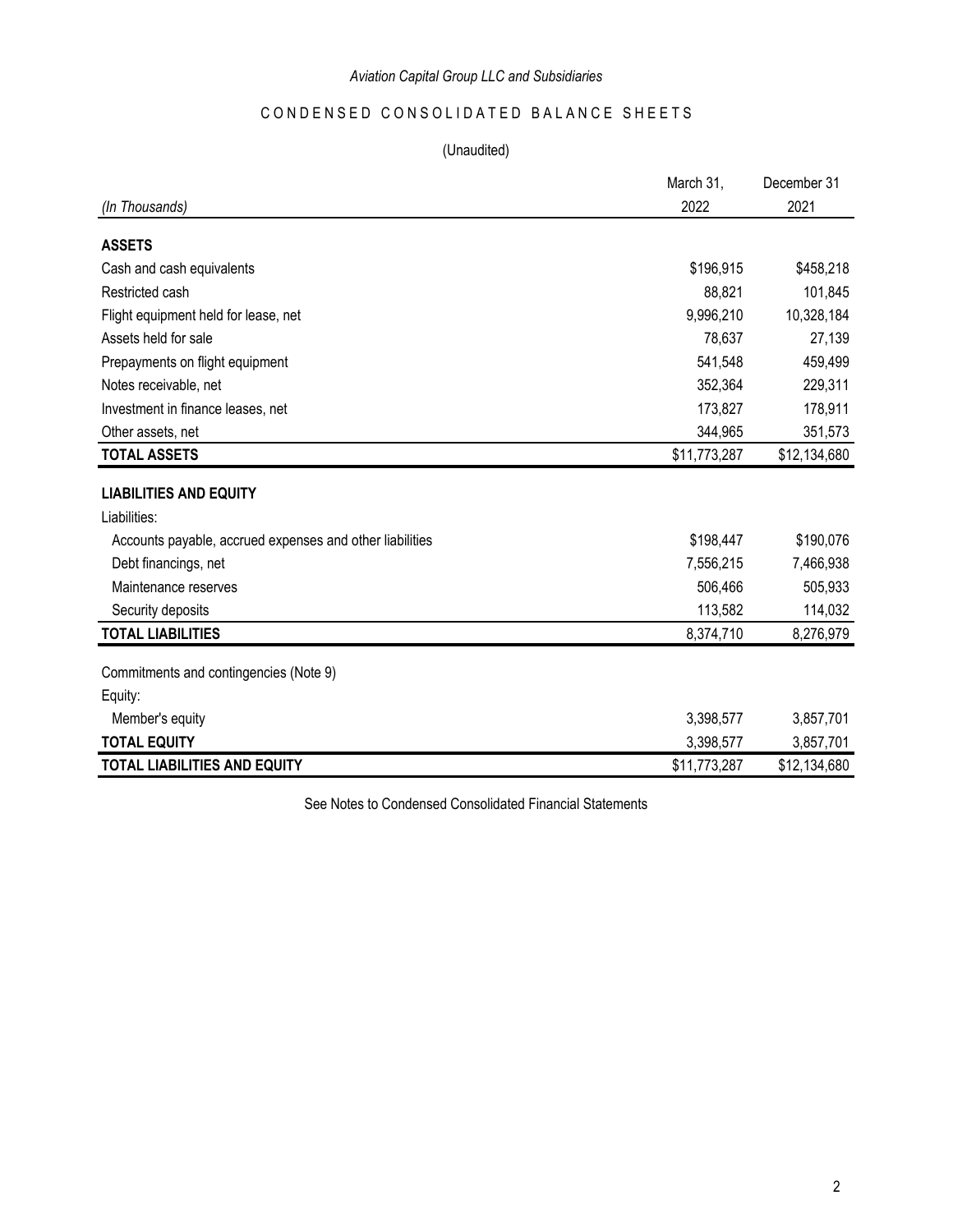## CONDENSED CONSOLIDATED STATEMENTS OF (LOSS) INCOME

(Unaudited)

|                                                    | Three Months Ended March 31, |           |
|----------------------------------------------------|------------------------------|-----------|
| (In Thousands)                                     | 2022                         | 2021      |
|                                                    |                              |           |
| Operating lease revenue                            | \$211,777                    | \$216,453 |
| Amortization of lease incentives and premiums, net | (5,777)                      | (6, 362)  |
| Maintenance revenue                                | 26,477                       |           |
| Gain on sale of flight equipment, net              | 1,236                        | 12,488    |
| Other income                                       | 13,790                       | 17,528    |
| <b>TOTAL REVENUES</b>                              | 247,503                      | 240,107   |
| <b>EXPENSES</b>                                    |                              |           |
| Depreciation                                       | 113,443                      | 102,396   |
| Interest, net                                      | 57,870                       | 75,564    |
| Asset impairment                                   | 500,723                      |           |
| Selling, general and administrative, net           | 34,460                       | 24,222    |
| <b>TOTAL EXPENSES</b>                              | 706,496                      | 202,182   |
|                                                    |                              |           |
| Income (loss) before provision for income taxes    | (458, 993)                   | 37,925    |
| Provision for income taxes                         | 131                          | 711       |
| <b>NET (LOSS) INCOME</b>                           | (\$459, 124)                 | \$37,214  |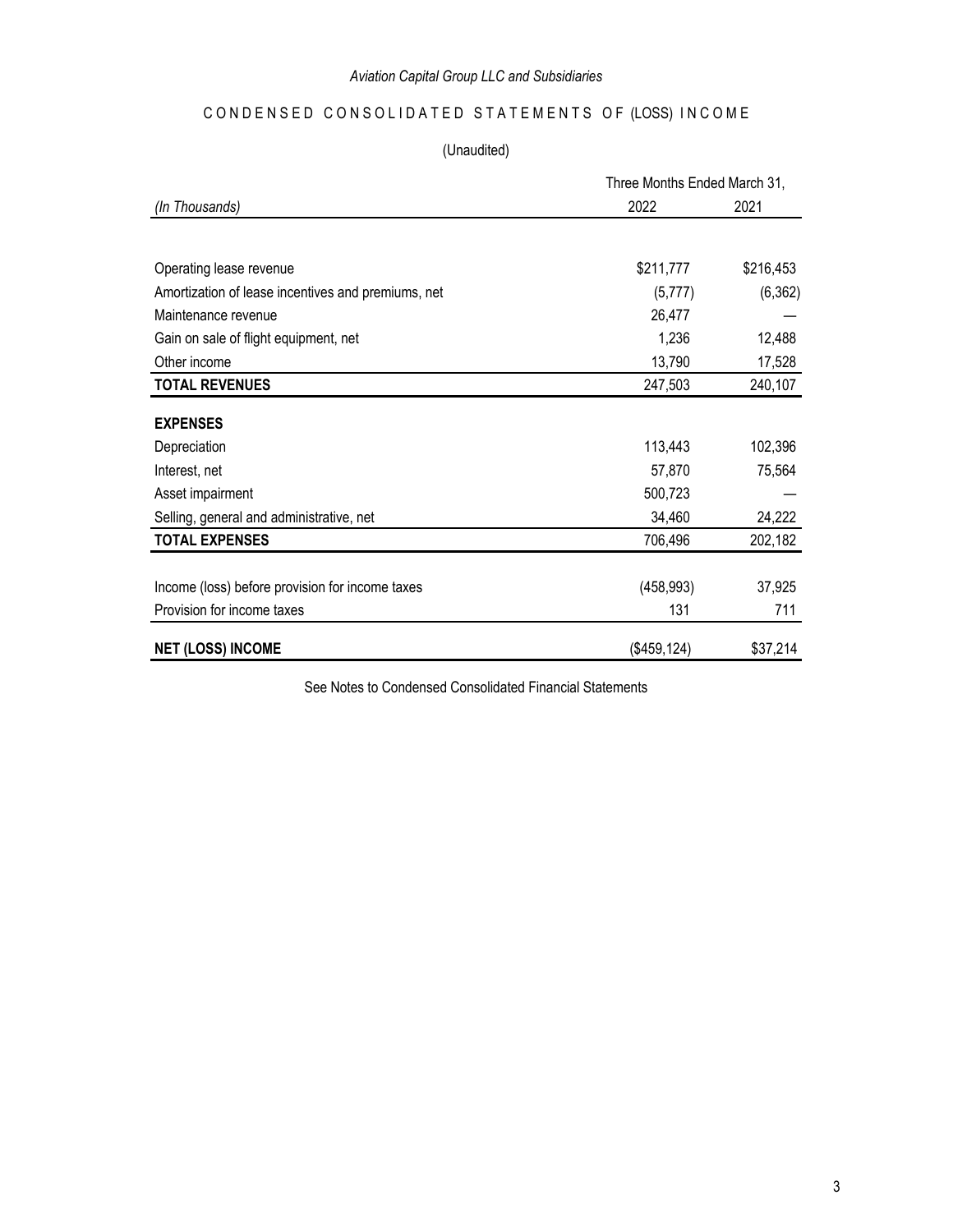## CONDENSED CONSOLIDATED STATEMENTS OF EQUITY

### (Unaudited)

|                                  | Total |            |
|----------------------------------|-------|------------|
| (In Thousands)                   |       | Equity     |
| <b>BALANCES, JANUARY 1, 2021</b> | \$    | 3,717,740  |
| Net income                       |       | 37,214     |
| <b>BALANCES, MARCH 31, 2021</b>  | \$    | 3,754,954  |
|                                  |       |            |
| <b>BALANCES, JANUARY 1, 2022</b> | \$    | 3,857,701  |
| Net loss                         |       | (459, 124) |
| BALANCES, MARCH 31, 2022         | \$    | 3,398,577  |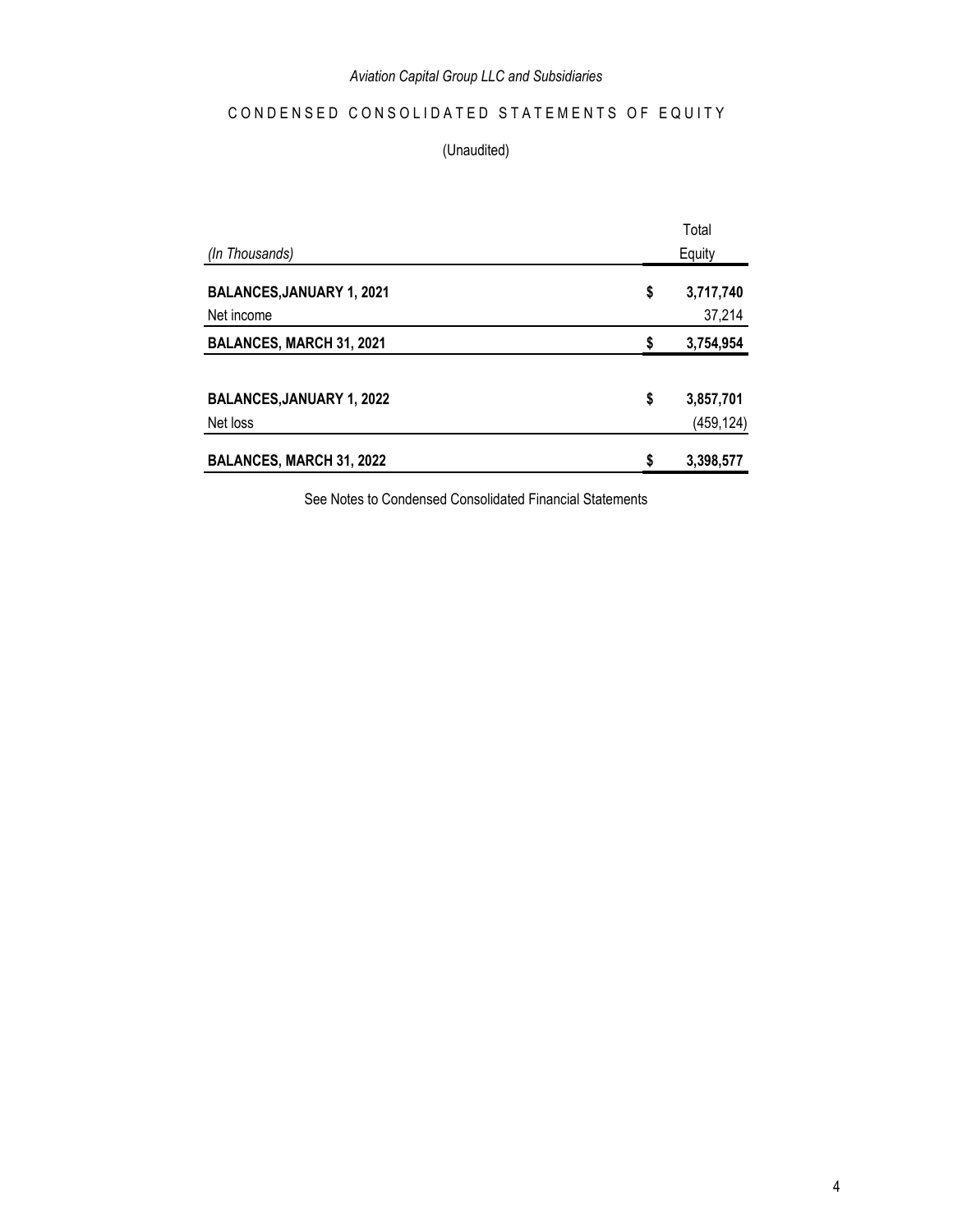## CONDENSED CONSOLIDATED STATEMENTS OF CASH FLOWS

## (Unaudited)

|                                                                                          | Three Months Ended March 31, |            |
|------------------------------------------------------------------------------------------|------------------------------|------------|
| (In Thousands)                                                                           | 2022                         | 2021       |
| <b>CASH FLOWS FROM OPERATING ACTIVITIES</b>                                              |                              |            |
| Net (loss) income                                                                        | (\$459, 124)                 | \$37,214   |
| Adjustments to reconcile net (loss) income to net cash provided by operating activities: |                              |            |
| Depreciation                                                                             | 113,443                      | 102,396    |
| Asset impairment                                                                         | 500,723                      |            |
| Maintenance reserves, security deposits and lease incentives included in earnings        | (18, 124)                    |            |
| Amortization of debt acquisition costs and original issuance discounts                   | 5,959                        | 7,239      |
| Amortization of lease incentives and premiums, net                                       | 5,777                        | 6,362      |
| Gain on sale of flight equipment, net                                                    | (1,236)                      | (12, 488)  |
| Other operating activities, net                                                          | (2,605)                      | (4,067)    |
| Change in operating assets and liabilities                                               | (678)                        | (81, 179)  |
| NET CASH PROVIDED BY OPERATING ACTIVITIES                                                | 144,135                      | 55,477     |
| <b>CASH FLOWS FROM INVESTING ACTIVITIES</b>                                              |                              |            |
| Purchase of flight equipment and related assets                                          | (320, 446)                   | (198, 055) |
| Issuance of notes receivable                                                             | (133, 889)                   | (2, 156)   |
| Prepayments on flight equipment                                                          | (126, 518)                   | (95, 711)  |
| Proceeds from sale of flight equipment and related assets                                | 31,229                       | 71,743     |
| Capitalized interest on prepayments on flight equipment                                  | (2, 597)                     | (2,761)    |
| Other investing activities, net                                                          | 25,679                       | 28,974     |
| NET CASH USED IN INVESTING ACTIVITIES                                                    | (526, 542)                   | (197,966)  |
|                                                                                          |                              |            |

*(Continued)*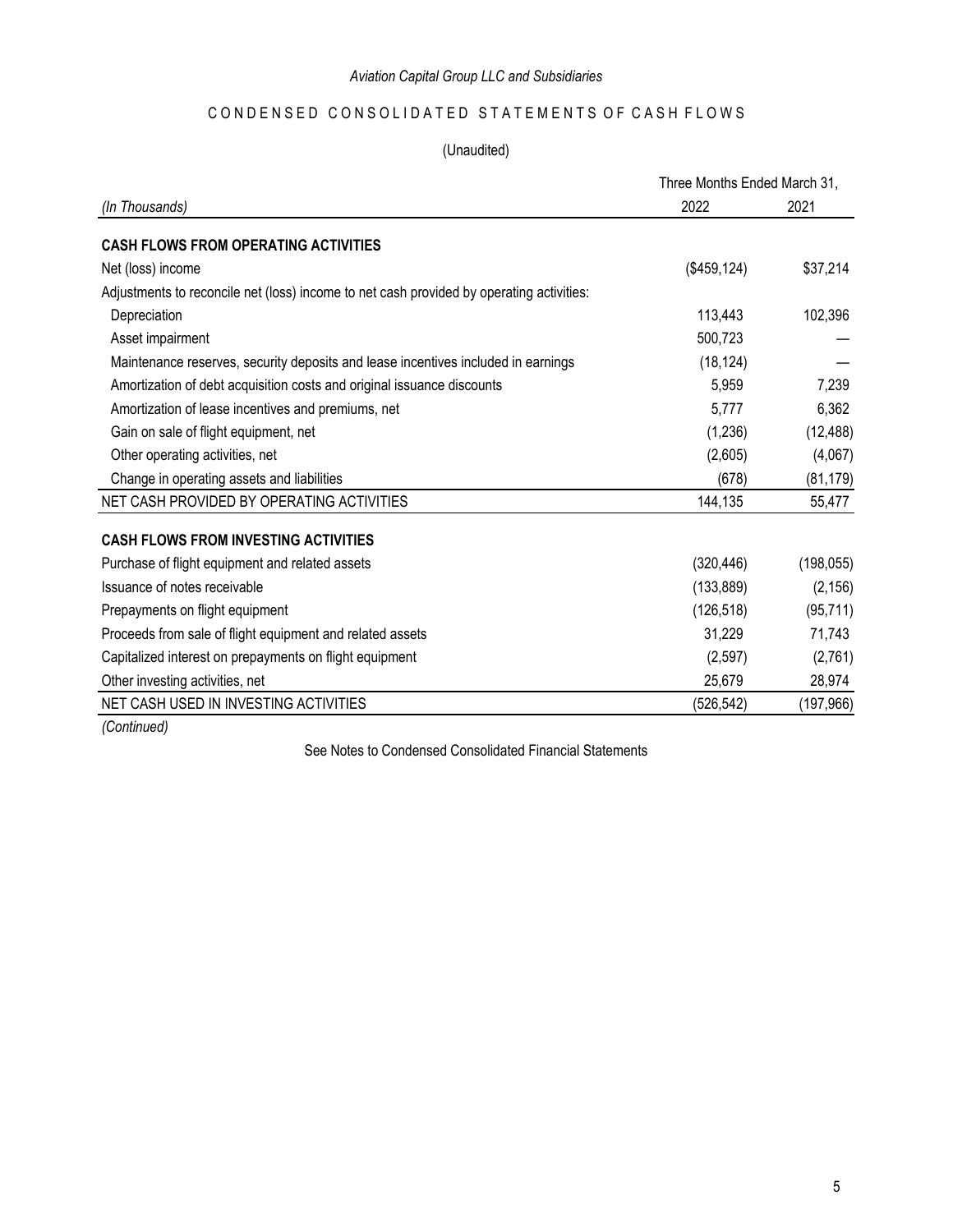## CONDENSED CONSOLIDATED STATEMENTS OF CASH FLOWS

### (Unaudited)

|                                                                                                | Three Months Ended March 31, |            |
|------------------------------------------------------------------------------------------------|------------------------------|------------|
| (In Thousands)                                                                                 | 2022                         | 2021       |
| (Continued)                                                                                    |                              |            |
| <b>CASH FLOWS FROM FINANCING ACTIVITIES</b>                                                    |                              |            |
| Proceeds from debt financings                                                                  | \$132,782                    | \$738,330  |
| Repayment of debt financings                                                                   | (27, 333)                    | (786, 462) |
| Receipts of maintenance reserves                                                               | 17,131                       | 12,531     |
| Repayment of revolving credit facilities and commercial paper, net                             | (16, 463)                    |            |
| Receipts of security deposits                                                                  | 5,165                        | 4,645      |
| Payments of security deposits                                                                  | (1,848)                      | (577)      |
| Payments of maintenance reserves                                                               | (1, 354)                     | (6, 641)   |
| Other financing activities, net                                                                |                              | (9, 321)   |
| NET CASH PROVIDED BY (USED IN) FINANCING ACTIVITIES                                            | 108,080                      | (47, 495)  |
| Net change in cash and cash equivalents and restricted cash                                    | (274, 327)                   | (189, 984) |
| Cash and cash equivalents and restricted cash, beginning of year                               | 560,063                      | 731,211    |
| CASH AND CASH EQUIVALENTS AND RESTRICTED CASH, END OF YEAR                                     | \$285,736                    | \$541,227  |
|                                                                                                |                              |            |
| <b>RECONCILIATION TO CONSOLIDATED BALANCE SHEETS</b>                                           |                              |            |
| Cash and cash equivalents                                                                      | \$196,915                    | \$404,439  |
| Restricted cash                                                                                | 88,821                       | 136,788    |
| CASH AND CASH EQUIVALENTS AND RESTRICTED CASH                                                  | \$285,736                    | \$541,227  |
| SUPPLEMENTAL DISCLOSURES OF CASH FLOW INFORMATION                                              |                              |            |
| Interest paid, net of capitalized interest                                                     | \$35,728                     | \$61,230   |
| Non cash transfer from prepayments on flight equipment to flight equipment held for lease, net | \$44,144                     | \$35,756   |
| Non cash transfer from assets held for sale to notes receivable, net                           | \$-                          | \$105,230  |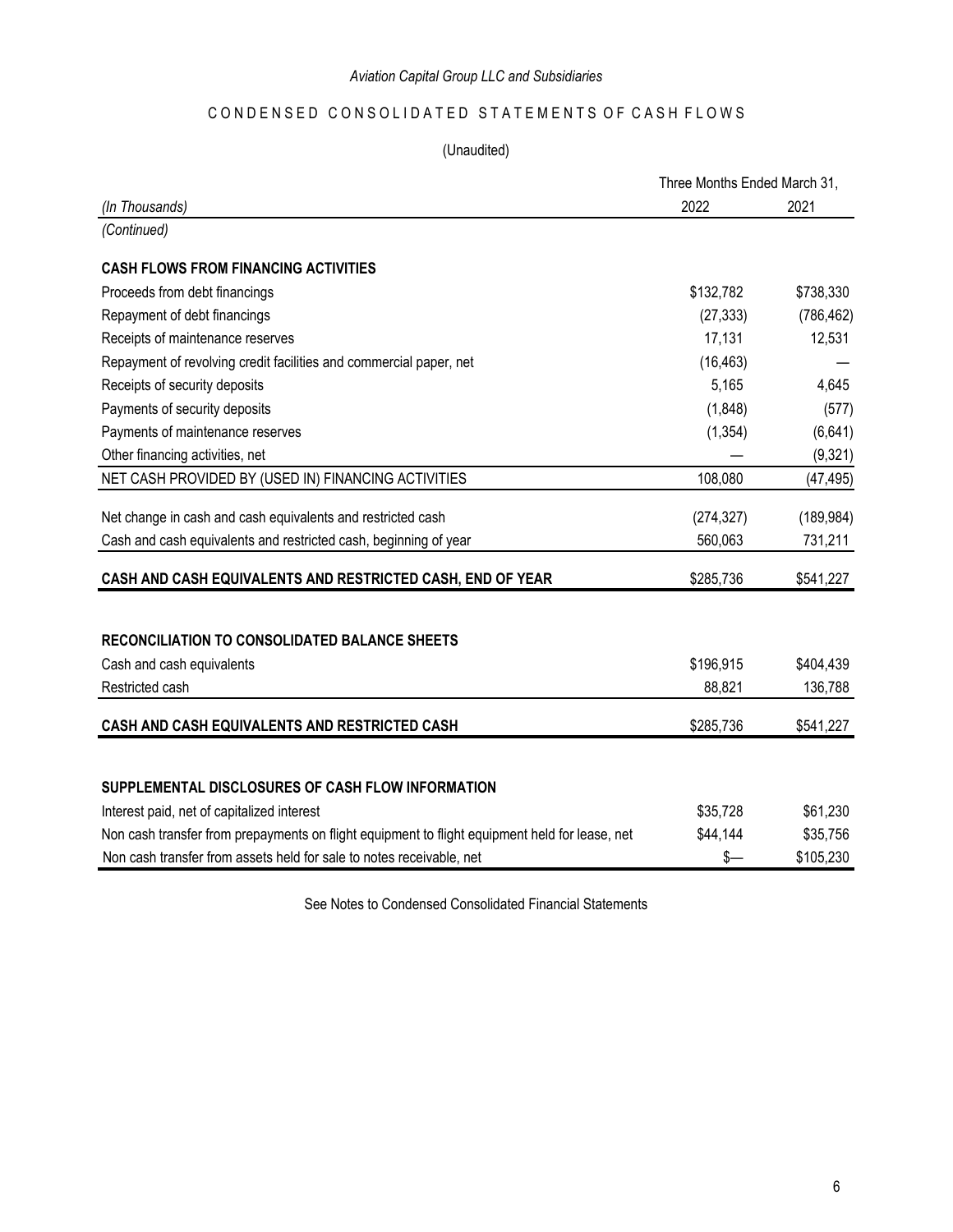#### NOTES TO CONDENSED CONSOLIDATED FINANCIAL STATEMENTS

(Unaudited)

#### **1. ORGANIZATION**

Aviation Capital Group LLC, a Delaware limited liability company (ACG LLC), together with its subsidiaries (collectively ACG, we, us, or our) is a full service aircraft asset manager. Our business consists primarily of the acquisition, disposition and leasing of commercial jet aircraft and our principal activity is to invest in and lease commercial jet aircraft pursuant to operating leases. We also provide certain aircraft asset management services and aircraft financing solutions (AFS) for third parties. Our lessee customers are primarily commercial airlines operating across the globe.

ACG LLC is a wholly owned subsidiary of TC Skyward Aviation U.S., Inc. (TCSA), a Delaware corporation and direct subsidiary of Tokyo Century Corporation (Tokyo Century), a Japanese corporation.

#### **2. SUMMARY OF SIGNIFICANT ACCOUNTING POLICIES**

BASIS OF PRESENTATION AND PRINCIPLES OF CONSOLIDATION

The accompanying condensed consolidated financial statements (consolidated financial statements) have been prepared in accordance with accounting principles generally accepted in the United States of America (U.S. GAAP) for interim reporting. Accordingly, they do not include all of the information and footnotes required by U.S. GAAP for complete financial statements. The information presented reflects all adjustments, consisting of normal recurring adjustments, that in the opinion of management, are necessary to fairly state the consolidated financial statements for the periods indicated. Statements of income for the interim periods presented are not necessarily indicative of the results of operations for the full year. The condensed consolidated balance sheet as of December 31, 2021 was derived from the audited consolidated financial statements as of December 31, 2021. Therefore, the information included in these consolidated financial statements should be read in conjunction with our audited consolidated financial statements as of and for the year ended December 31, 2021.

Our consolidated financial statements include the accounts of all entities in which we have a controlling financial interest, including the accounts of any variable interest entity (VIE) where we are the primary beneficiary.

All intercompany transactions and balances have been eliminated in consolidation.

We manage, operate and present our business as a single segment.

Certain line items have been expanded in the presentation of the 2021 condensed consolidated statements of cash flows and footnotes to conform to the 2022 presentation.

#### USE OF ESTIMATES

The preparation of financial statements in conformity with U.S. GAAP requires that we make estimates and assumptions that affect the amounts reported in the consolidated financial statements and accompanying notes. While we believe that the estimates and related assumptions used in the preparation of the consolidated financial statements are reasonable, actual results could differ from those estimates. The use of estimates is or could be a significant factor affecting the reported carrying values of flight equipment, acquired contractual rights, accruals, asset valuation and guarantee reserves. In developing these estimates, we are required to make subjective and complex decisions that are inherently uncertain and subject to material changes as facts and circumstances change.

#### FUTURE ADOPTION OF ACCOUNTING PRONOUNCEMENTS

In 2020, the Financial Accounting Standards Board (FASB) issued ASU 2020-04, which, together with all subsequent amendments, targets to provide accounting relief for the transition away from the London Interbank Offered Rate (LIBOR) and certain other reference rates. The objective of the amended guidance is to provide temporary optional expedients and exceptions to the U.S. GAAP guidance on contract modifications and hedge accounting to ease the financial reporting burdens of the expected market transition from LIBOR and other interbank offered rates to alternative reference rates. Among other elections, entities can elect not to apply certain modification accounting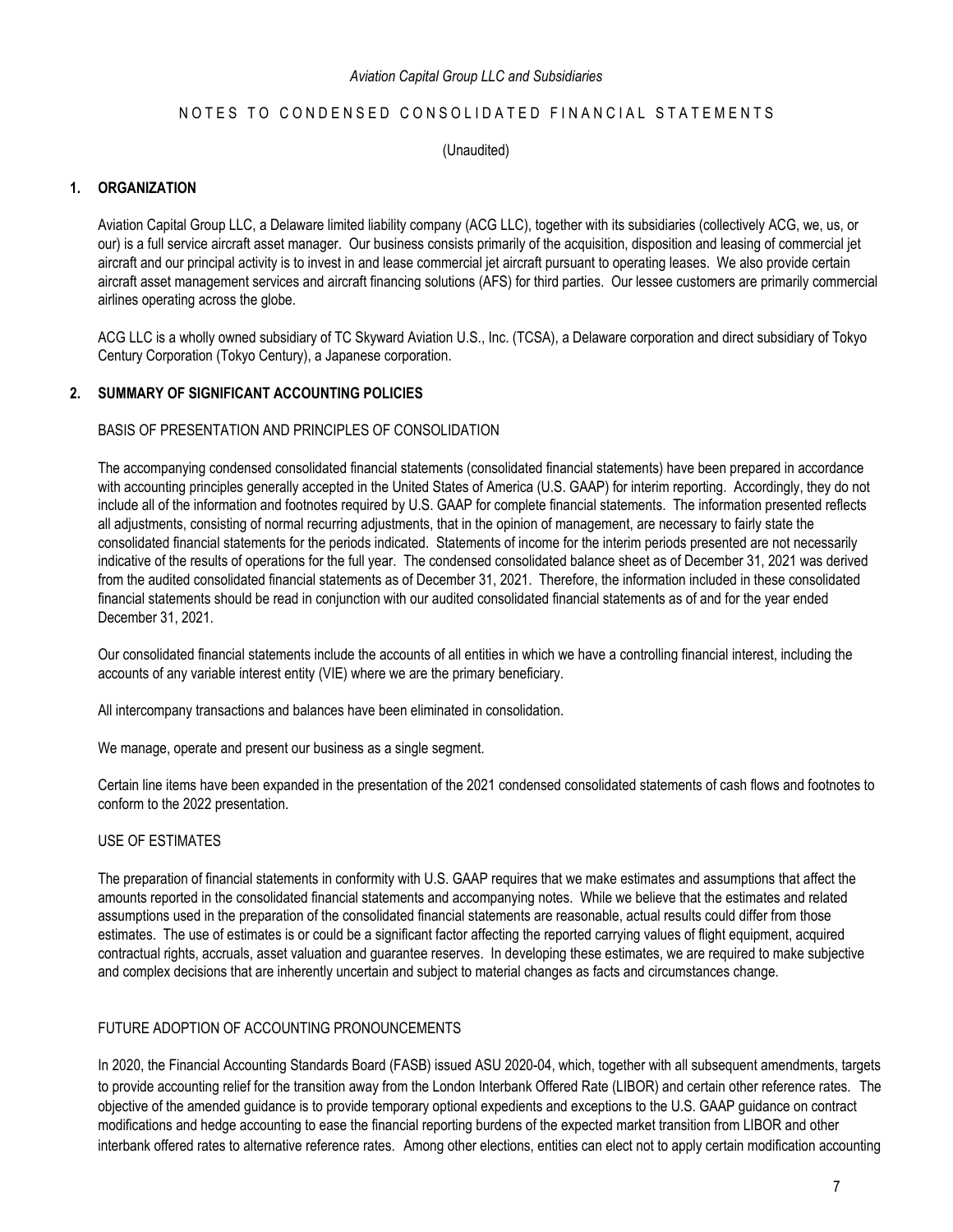requirements to contracts affected by what the guidance calls reference rate reform, if certain criteria are met. An entity that makes this election would not have to remeasure the contracts at the modification date or reassess a previous accounting determination. The amendments in this guidance are effective from March 12, 2020 through December 31, 2022 and can be adopted prospectively for any interim period that includes or is subsequent to March 12, 2020. Early adoption is permitted. We are currently evaluating the impact of this guidance on our condensed consolidated financial statements.

In 2016, the FASB issued ASU 2016-13, which, together with all subsequent amendments, provides guidance on the measurement of credit losses for certain financial assets. The new guidance replaces the incurred loss impairment methodology with one that reflects expected credit losses. The measurement of expected credit losses should be based on historical loss information, current conditions, and reasonable and supportable forecasts. The guidance also requires enhanced disclosures. The amendments in this guidance are effective for fiscal years beginning after December 15, 2022 and interim periods within those fiscal years with a cumulative-effect adjustment to member's equity under a modified-retrospective approach. Early adoption is permitted. We are currently evaluating the impact of this guidance on our condensed consolidated financial statements.

In 2016, the FASB issued ASU 2016-02, which, together with all subsequent amendments, primarily amends existing leasing guidance related to a lessee's accounting for operating leases. The new guidance requires a lessee to recognize assets and liabilities for leases with lease terms of more than 12 months. Consistent with current guidance, leases would be classified as finance or operating leases. However, unlike current guidance, the new guidance will require both types of leases to be recognized on the condensed consolidated balance sheets by the lessee. Lessor accounting will remain largely unchanged from current guidance except for certain targeted changes. The amendments in this guidance are effective for fiscal years beginning after December 15, 2021 and interim periods within fiscal years beginning after December 15, 2022. We do not expect this standard to have a material impact on our condensed consolidated financial statements.

#### **3. FLIGHT EQUIPMENT HELD FOR LEASE, NET**

The following table presents the components of flight equipment held for lease, net *(In Thousands)*:

|                                         | March 31,    | December 31, |
|-----------------------------------------|--------------|--------------|
|                                         | 2022         | 2021         |
| Cost of flight equipment held for lease | \$12,699,098 | \$12,989,489 |
| Less: accumulated depreciation          | (2,702,888)  | (2,661,305)  |
| Flight equipment held for lease, net    | \$9,996,210  | \$10,328,184 |

As of March 31, 2022 and December 31, 2021, maintenance right assets of \$51.4 million and \$74.6 million, respectively, were included in flight equipment held for lease, net.

As of March 31, 2022 and December 31, 2021, flight equipment held for lease, net, with carrying values of \$713.5 million and \$757.2 million, respectively, were pledged as collateral for our secured loans guaranteed by either the Export-Import Bank of the United States or the export credit agencies of the United Kingdom, France and/or Germany (collectively Export Credit Agencies) (Note 8).

The following table presents the future minimum lease rentals (inclusive of executed deferral and restructuring agreements) we are due under operating leases as of March 31, 2022 *(In Thousands)*:

| Years Ended December 31: |             |
|--------------------------|-------------|
| Remainder of 2022        | \$675,144   |
| 2023                     | 847,979     |
| 2024                     | 760,814     |
| 2025                     | 654,327     |
| 2026                     | 570,451     |
| Thereafter               | 2,160,456   |
| Total                    | \$5,669,171 |
|                          |             |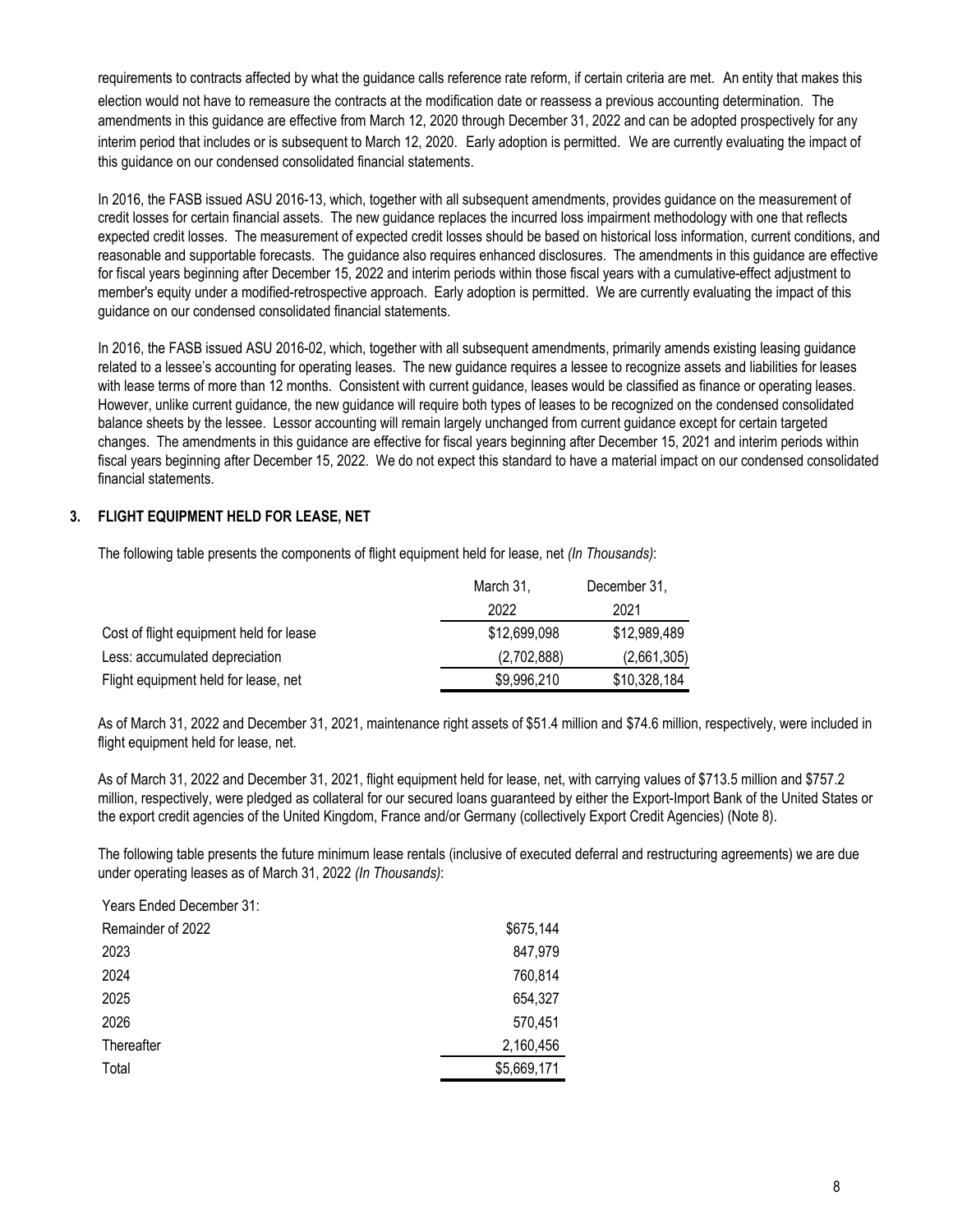#### RUSSIA - UKRAINE CONFLICT

In February 2022, Russia launched a large-scale military invasion of Ukraine (Russia - Ukraine Conflict). In response, many countries, including the United States, the European Union, and the United Kingdom, have imposed far-reaching sanctions against Russia, certain Russian persons and certain activities involving Russia or Russian entities. These sanctions include prohibitions regarding the supply of aircraft to Russian entities or for use in Russia, including the leasing of aircraft. We have and will continue to fully comply with all applicable sanctions. We have terminated the leasing of all of our aircraft with Russian airlines and have sought to repossess the aircraft and remove the aircraft from Russia.

Prior to the start of the Russia - Ukraine Conflict, we had eight owned aircraft on lease with two Russian airlines and participated in two AFS transactions with a third Russian airline through a repayment guarantee (Note 9) and a note receivable (Note 6). It is unclear whether we will be able to recover our aircraft and technical records/documentation from the Russian airline customers. If we are able to repossess such assets, it is unclear what the condition of the assets will be and if we will be able re-lease or sell the aircraft.

A Russian airline has continued to fly our owned aircraft notwithstanding the leasing terminations and our repeated demands for the return of our owned aircraft. While we maintain title to the aircraft, we determined that it is unlikely we will regain possession of the aircraft that remain in Russia. As a result, we recorded a write-off of our interest in our owned aircraft in Russia which have not been returned to us totaling \$388.5 million. We had letters of credit related to our owned aircraft leased to Russian airlines totaling \$14.7 million. We presented requests for payment for all letters of credit to the financial institutions, and as of March 31, 2022, we had received payments on all letters of credit.

Our lessees are required to provide insurance coverage with respect to leased aircraft and we are named as insureds under those policies in the event of a total loss of an aircraft. We also purchase insurance which provides us with coverage when our aircraft are not subject to a lease or where a lessee's policy fails to indemnify us. We have submitted insurance claims for the full net book value with respect to all aircraft remaining in Russia and intend to vigorously pursue these claims. Insurance recoveries are generally recognized when they are realized or realizable, which typically occurs at the time cash proceeds are received or a claim agreement is executed, while taking into consideration the counterparty's ability to pay the claim amount.

Additionally, we had four aircraft on lease to a Ukrainian airline prior to the Russia – Ukraine Conflict. We have terminated the related leases with the airline, successfully repossessed the aircraft and have removed these aircraft from Ukraine. As of March 31, 2022, the aggregate carrying value of these aircraft was \$51.0 million.

We test for impairment whenever events or changes in circumstances, such as the Russia - Ukraine conflict, indicate that the carrying value of our flight equipment may not be recoverable. Factors we consider include significant world events, significant under-performance relative to historic results or projected future operating results, significant negative industry or economic trends, reductions to our future minimum lease rentals, a decline in the market values of our aircraft, the maintenance condition and intended use of our aircraft. We may be required to record a significant charge to earnings during the period in which any impairment is determined. Such charges could have a material adverse effect on our business, financial condition, results of operations and cash flows.

For the three months ended March 31, 2022 and 2021, impairments related to flight equipment held for lease, net, and lease related assets, net were \$500.7 million and zero, respectively. Impairment amounts may be derived from maintenance adjusted estimated values, estimated sale prices, and/or present value of estimated future cash flows (Note 7).

We evaluate the collectability of operating lease receivables and deferral and restructuring receivables at an individual customer level. We monitor lessees with past due lease payments and consider relevant operational and financial issues facing those lessees, as well as our existing security packages in place with such lessees, in order to determine an appropriate allowance for doubtful accounts or whether to shift such lessee to revenue recognition on a cash basis. Accounts receivable, net of the allowance for doubtful accounts, is included in other assets, net.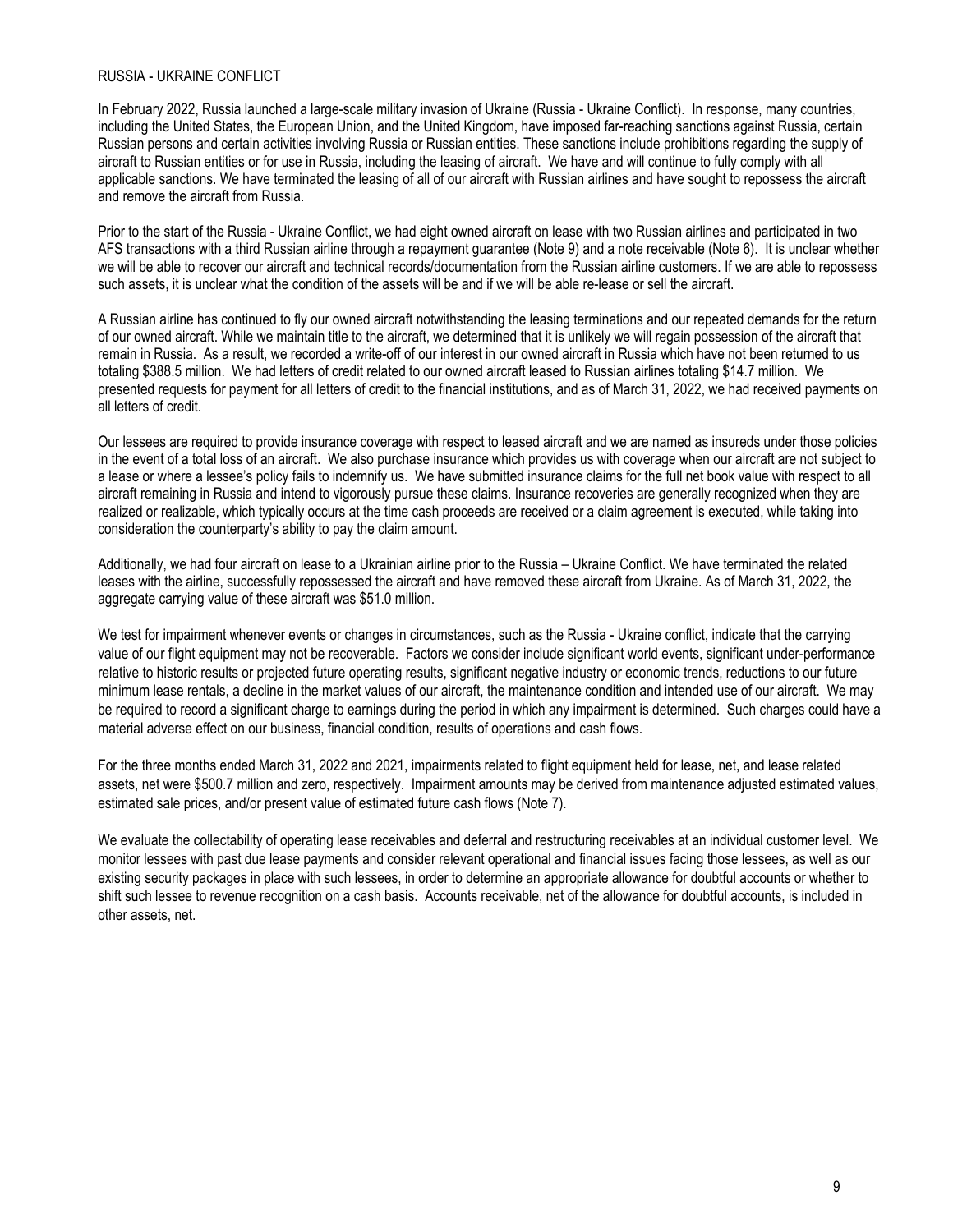#### **4. INVESTMENT IN FINANCE LEASES, NET**

As of March 31, 2022, our investment in finance leases, net, represents 17 aircraft on lease to two customers. As of March 31, 2022 and December 31, 2021, 100% of our investment in finance leases, net by carrying value were operated in the U.S. The following table presents the components of investment in finance leases, net *(In Thousands)*:

|                                       | March 31, | December 31, |
|---------------------------------------|-----------|--------------|
|                                       | 2022      | 2021         |
| Total future minimum lease payments   | \$148,729 | \$156,925    |
| Less: unearned income                 | (42, 463) | (45, 575)    |
| Estimated unguaranteed residual value | 67.561    | 67,561       |
| Investment in finance leases, net     | \$173,827 | \$178,911    |

The following table presents the future minimum lease payments that we are due under finance leases as of March 31, 2022 *(In Thousands)*:

| Years Ended December 31: |           |
|--------------------------|-----------|
| Remainder of 2022        | \$24,587  |
| 2023                     | 32,722    |
| 2024                     | 32,662    |
| 2025                     | 30,315    |
| 2026                     | 21,075    |
| Thereafter               | 7,368     |
| Total                    | \$148,729 |

#### **5. GEOGRAPHIC CONCENTRATION**

The following table presents the global concentration of our aircraft portfolio, based on the lessee's location *(Dollars in Thousands)*:

|                                                                         | March 31,<br>2022 |          | December 31.<br>2021 |          |
|-------------------------------------------------------------------------|-------------------|----------|----------------------|----------|
|                                                                         |                   |          |                      |          |
|                                                                         | Net Book          | Percent  | Net Book             | Percent  |
|                                                                         | Value             | of Total | Value                | of Total |
| Region:                                                                 |                   |          |                      |          |
| Asia Pacific (excluding China and South Asia)                           | \$2,068,714       | 20.5 %   | \$2,018,408          | 19.5 %   |
| Central America, South America and Mexico                               | 1,812,035         | 18.0 %   | 1,832,443            | 17.7 %   |
| Europe                                                                  | 1,563,553         | 15.5 %   | 1,915,950            | 18.5 %   |
| China                                                                   | 1,433,568         | 14.2 %   | 1,447,572            | 14.0 %   |
| United States and Canada                                                | 1,157,279         | 11.5 %   | 1,104,663            | 10.7 %   |
| Middle East and Africa                                                  | 701,199           | 7.0%     | 708,585              | 6.8%     |
| South Asia                                                              | 429,874           | 4.3 %    | 464,016              | 4.5 %    |
| Sub-total                                                               | 9,166,222         | 91.0 %   | 9,491,637            | 91.7 %   |
| Aircraft in transition subject to a signed lease or sales commitment    | 465,037           | 4.6 %    | 398,622              | 3.8%     |
| Aircraft on ground not subject to a signed lease or sales<br>commitment | 443,588           | 4.4 %    | 465,064              | 4.5 %    |
| Total                                                                   | \$10,074,847      | 100.0 %  | \$10,355,323         | 100.0 %  |

As of March 31, 2022 and December 31, 2021, no individual lessee accounted for more than 10% of our aircraft portfolio. As of March 31, 2022 and December 31, 2021, no country accounted for more than 10% of our aircraft portfolio, except China. Our aircraft portfolio consists of flight equipment held for lease, net and assets held for sale.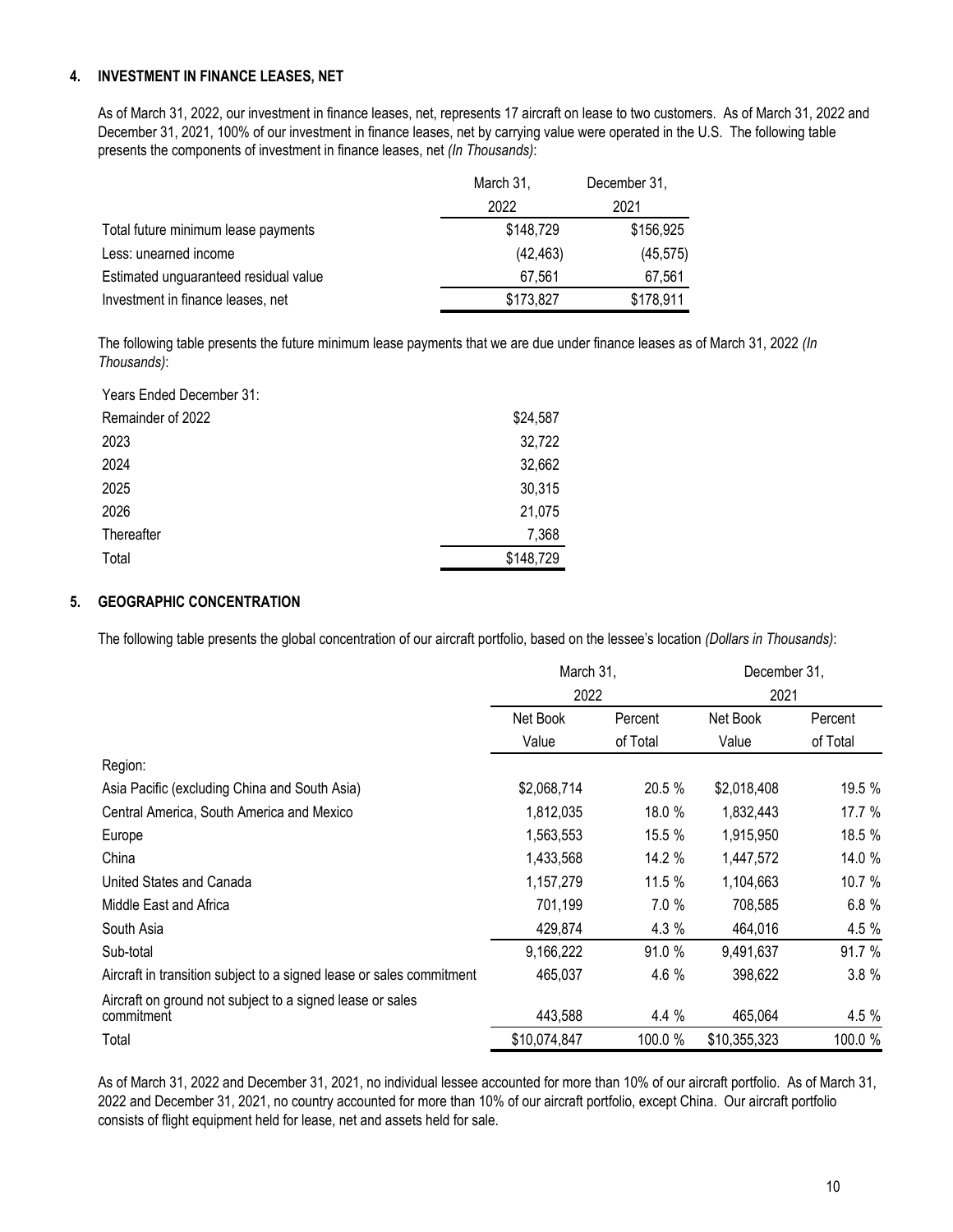The following table presents the global concentration of our operating lease revenue, based on the lessee's location *(Dollars in Thousands)*:

|                                               | Three Months Ended March 31,  |                     |                               |                     |
|-----------------------------------------------|-------------------------------|---------------------|-------------------------------|---------------------|
|                                               | 2022                          |                     | 2021                          |                     |
|                                               | Operating<br>Lease<br>Revenue | Percent<br>of Total | Operating<br>Lease<br>Revenue | Percent<br>of Total |
| Region:                                       |                               |                     |                               |                     |
| Asia Pacific (excluding China and South Asia) | \$39,936                      | 18.9 %              | \$59,331                      | 27.4 %              |
| China                                         | 39,703                        | 18.7 %              | 19,295                        | 8.9%                |
| Central America, South America and Mexico     | 36,740                        | 17.3 %              | 34,706                        | 16.0 %              |
| Europe                                        | 32,938                        | 15.6 %              | 35,195                        | 16.3 %              |
| United States and Canada                      | 32,904                        | 15.5 %              | 35,493                        | 16.4 %              |
| Middle East and Africa                        | 16,331                        | 7.8 %               | 17,485                        | 8.1%                |
| South Asia                                    | 13,225                        | 6.2%                | 14,948                        | 6.9%                |
| Operating lease revenue                       | \$211,777                     | 100.0 %             | \$216,453                     | 100.0 %             |

For the three months ended March 31, 2022 and 2021, no individual lessee accounted for more than 10% of our operating lease revenue after taking into account deferred lease rental payments from cash-basis lessees. For the three months ended March 31, 2022 and 2021, no country accounted for more than 10% of our operating lease revenue except the U.S. and China.

#### **6. VARIABLE INTEREST ENTITIES**

#### FINANCING STRUCTURES

In connection with certain of our financing structures, we have participated in the design and formation of certain legal entities that we consolidate into our consolidated financial statements. The purpose of these legal entities is to enable our lenders under these financing structures to perfect their security interest in certain aircraft that secure the related debt financings.

These legal entities have entered into secured loans with various third parties and financial institutions that are primarily guaranteed by ACG and supported by secondary guarantees from an Export Credit Agency (ECA). These legal entities use the proceeds from these loans to purchase aircraft. The aircraft secure the loans and are leased, pursuant to capital leases, to us. The loans are recourse to our general credit through ACG guarantees that are in place.

These legal entities are considered VIEs because they do not have sufficient equity at risk. Additionally, we bear significant risk of loss and participate in gains through the leases and have the power to direct the activities that most significantly impact the economic performance of these legal entities. Therefore, we have determined we are the primary beneficiary of these VIEs and consolidate them into our consolidated financial statements.

The net book value of the aircraft owned by legal entities that are related to these ECA financing structures and considered VIEs as of March 31, 2022 and December 31, 2021 was \$545.6 million and \$587.2 million, respectively, and is included in flight equipment held for lease, net (Note 3). In addition, as of March 31, 2022 and December 31, 2021, there was \$94.0 million and \$111.7 million, respectively, outstanding under the debt financings associated with these legal entities, which is included in debt financings, net (Note 8).

### AFS FACILITY

In March 2020, we entered into a secured credit facility (AFS Facility) (Note 8), which we can draw on to provide loans (AFS Notes Receivable) for the benefit of airlines (AFS Finance Lessees) in connection with our AFS program. The AFS Notes Receivable are secured by aircraft purchased with proceeds of such loans. As of March 31, 2022 and December 31, 2021, the carrying value of the AFS Notes Receivable, net of deferred fees, was \$234.4 million and \$109.1 million, which approximated its fair value, respectively, and is included in notes receivable, net. The AFS Notes Receivable mature in 2033.

In connection with the financing of aircraft for the AFS Finance Lessees, we participated in the design and formation of certain special purpose vehicles (SPVs). The purpose of each SPV is to satisfy certain requirements under our AFS Facility. We entered into loan agreements with each SPV and the SPVs used the proceeds from the loans to purchase aircraft for the use of the AFS Finance Lessees.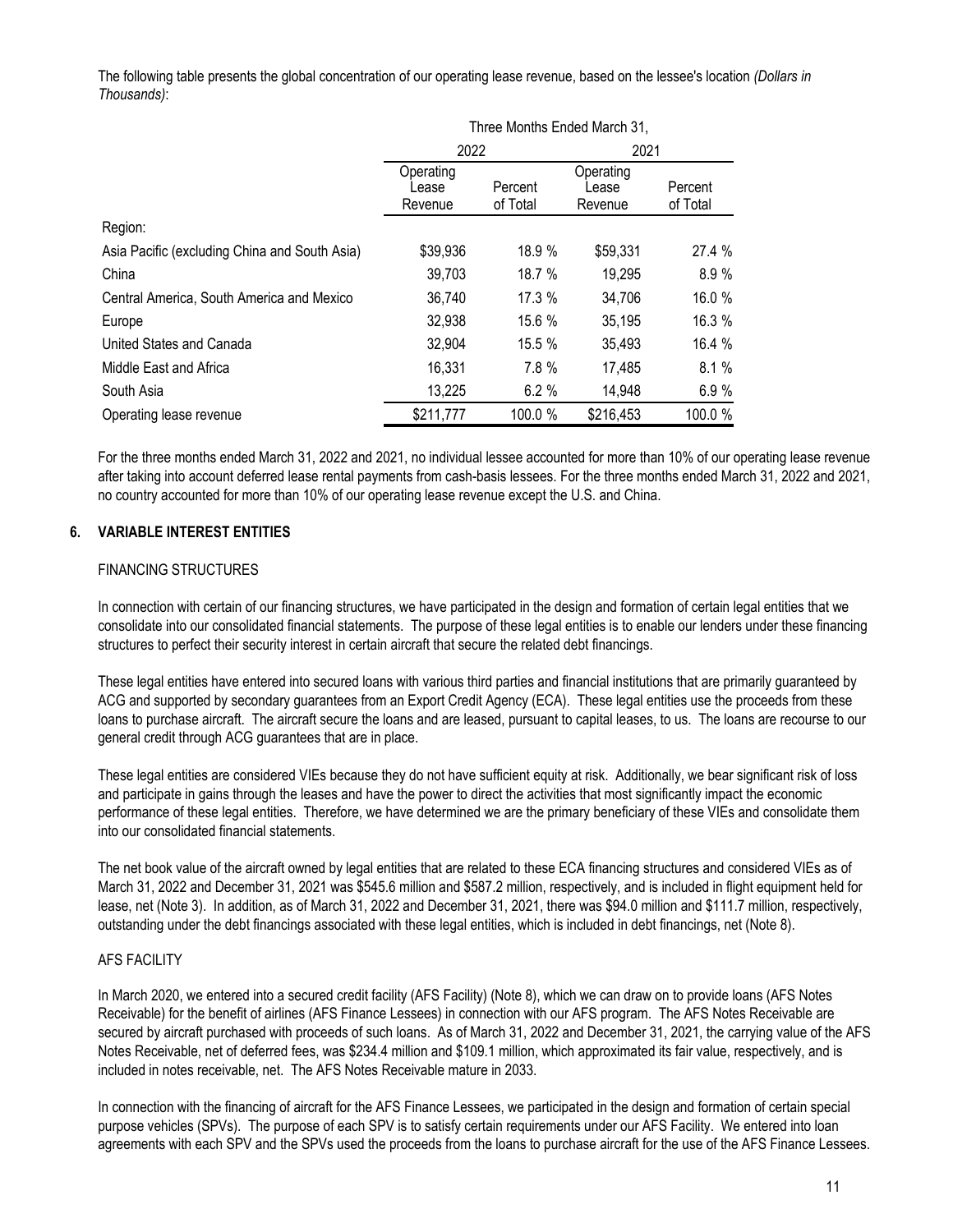The aircraft secure our notes payable to the lender under the AFS Facility and are leased form the SPVs, pursuant to capital leases, to the AFS Finance Lessees. Each SPV is considered a VIE because it does not have sufficient equity investment at risk. Because we do not have the power to direct the activities that most significantly impact the economic performance of the SPVs, we determined that we are not the primary beneficiary of the SPVs and do not consolidate them into our consolidated financial statements. Our maximum exposure to loss approximates the carrying value of the AFS Notes Receivable.

#### NOTE RECEIVABLE

In January 2021, we sold an aircraft to a SPV (as more fully described below) which then finance leased the aircraft to a third party airline. We financed a portion of the SPV's aircraft purchase price (2021 Note Receivable). The 2021 Note Receivable is secured by the aircraft (and another aircraft finance leased to such airline which is financed with ACG guaranteed debt), amortizes over a 10-year period and matures in January 2031. As of March 31, 2022 and December 31, 2021, the carrying value of the 2021 Note Receivable was \$97.0 million and \$99.1 million, which approximated its fair value, respectively, and is included in notes receivable, net.

In connection with the financing of the 2021 Note Receivable, we participated in the design and formation of an SPV. The purpose of the SPV is to provide a structural risk mitigant. We entered into a loan agreement with the SPV and the SPV used the proceeds from the loan to purchase an aircraft from us. The SPV is considered a VIE because it does not have sufficient equity investment at risk. Because we do not have the power to direct the activities that most significantly impact the economic performance of the SPV, we determined that we are not the primary beneficiary of the SPV and do not consolidate it into our consolidated financial statements. Our maximum exposure to loss approximates the carrying value of the 2021 Note Receivable.

#### **7. FAIR VALUE**

Fair value is defined as the price that would be received to sell an asset or paid to transfer a liability in an orderly transaction between market participants at the measurement date. We utilize valuation techniques that maximize the use of observable inputs and minimize the use of unobservable inputs to the extent possible. We determine fair value based on assumptions that market participants would use in pricing an asset or liability in the principal or most advantageous market. When considering market participant assumptions in fair value measurements, the following fair value hierarchy distinguishes between observable and unobservable inputs, which are categorized in one of the following levels:

- Level 1 Quoted prices (unadjusted) in active markets for identical assets or liabilities that the reporting entity can access at the measurement date.
- Level 2 Inputs other than quoted prices included within Level 1 that are observable for the asset or liability, either directly or indirectly.
- Level 3 Unobservable inputs for the asset or liability used to measure fair value to the extent that observable inputs are not available, thereby allowing for situations in which there is little, if any, market activity for the asset or liability at the measurement date.

In some cases, the inputs used to measure fair value can fall into different levels of the fair value hierarchy. In such cases, the determination of which category within the fair value hierarchy is appropriate for any given financial instrument is based on the lowest level of input that is significant to the fair value measurement.

The valuation approaches that may be used to measure fair value are as follows:

- Market Uses prices and other relevant information generated by market transactions involving identical or comparable assets or liabilities. Income Uses valuation techniques to convert future amounts to a single current amount based on current market expectation about those future amounts. Cost Based on the amount that would be required currently to replace the service capacity of an asset (current replacement
- cost).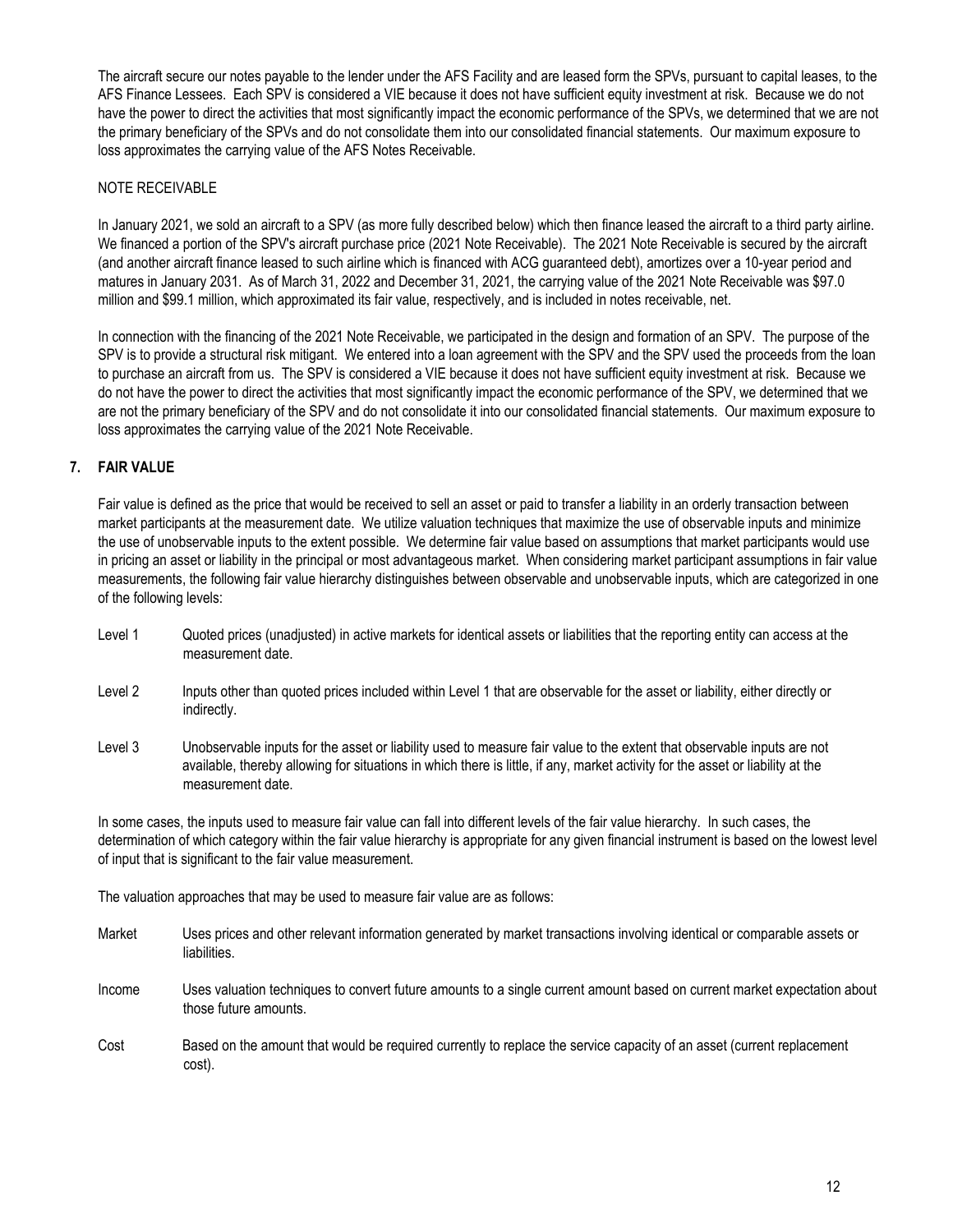#### ASSETS AND LIABILITIES MEASURED AT FAIR VALUE ON A RECURRING BASIS

.

We fund certain deferred compensation obligations to meet funding obligations to employee participants. The assets are held in a trust and are subject to the claims of ACG's general creditors under federal and state laws in the event of insolvency. The assets are invested in a mutual fund and are included in other assets, net. The realized and unrealized holding gains and losses related to this investment are recorded in other income.

Our operating lease revenue is generated in USD. In general, foreign currency exposure arises with respect to foreign currency fluctuations in connection with the issuance of term loans denominated in Japanese Yen (JPY) (Note 8). We use a foreign currency swap contract (Swap) not designated as hedging that exchanges the three-month JPY LIBOR for the three-month USD LIBOR to manage exposure to changes in JPY. We record the Swap at fair value. When the fair value is in an asset position, it is recorded in other assets, net and when it is in a liability position, it is recorded in accounts payable, accrued expenses and other liabilities. The unrealized gains and losses related to the Swap are recorded in interest, net.

The Swap has a notional value of \$97.4 million and matures in July 2023. As of March 31, 2022 and December 31, 2021, the Swap had a fair value of (\$9.2) million and \$(4.3) million, respectively. For the three months ended March 31, 2022 and 2021, we recognized an unrealized loss of \$4.9 million and \$7.1 million, respectively, due to market adjustments.

The fair value of the Swap is determined using market standard valuation methodologies using mid-market inputs that are observable in the market or that can be derived principally from or corroborated by observable market data (Level 2 in the fair value hierarchy) available to us as of March 31, 2022 and December 31, 2021. The pricing models may utilize, among other things, foreign currency forward and spot rates. Analysis of the Swap valuation is performed, which includes both quantitative and qualitative analyses. Examples of procedures performed include, but are not limited to, obtaining third party valuations, reviewing internal calculations for reasonableness and review of changes in the market value of the derivative by accountants.

Credit risk arises from the potential failure of the counterparty to perform according to the terms of the Swap contract. Our exposure to credit risk at any point in time is represented by the fair value of the Swap when reported as an asset. Neither we nor our counterparty require collateral to support the Swap with credit risk. As of March 31, 2022, the counterparty to the Swap was rated investment grade by Standard and Poor's, Moody's, and Fitch Ratings. A credit valuation analysis was performed for our position to measure the risk that the counterparty to the transaction will be unable to perform under the contractual terms (nonperformance risk) and the risk was determined to be immaterial as of March 31, 2022.

The Swap contains a termination event clause, whereby, if there is a change in ownership and our financial strength ratings as assigned by certain independent rating agencies fall below a specified level, the counterparty could terminate the Swap contract with payment due based on the fair value of the underlying derivative. As of March 31, 2022, no events have occurred that would trigger the termination event clause.

Assets and liabilities measured at fair value are classified in their entirety based on the lowest level of input that is significant to their fair value measurement. The following table presents our Level 1 and Level 2 assets and (liabilities) measured at fair value on a recurring basis *(In Thousands)*:

|                          |       | March 31. | December 31, |
|--------------------------|-------|-----------|--------------|
|                          | ∟evel | 2022      | 2021         |
| Securities held in trust |       | \$13,764  | \$19,384     |
| Foreign currency swap    |       | (\$9,194) | (\$4,271)    |

As of March 31, 2022 and December 31, 2021, we did not have any Level 3 assets or liabilities that we measured at fair value on a recurring basis.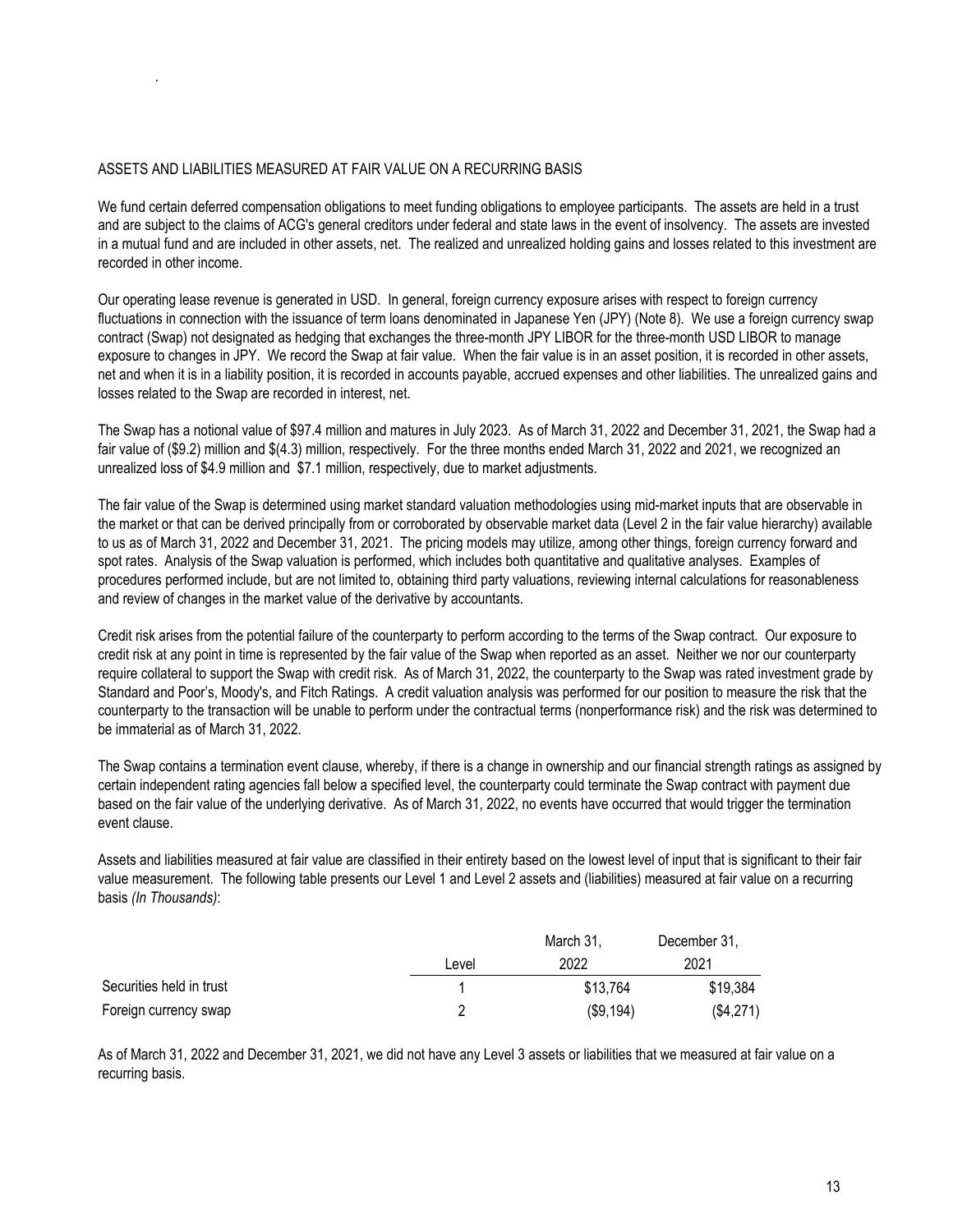#### ASSETS AND LIABILITIES MEASURED AT FAIR VALUE ON A NON-RECURRING BASIS

We measure the fair value of our aircraft and related assets when events or changes to circumstances indicate that the carrying amounts of these assets may not be recoverable.

The following table presents assets measured at fair value (at the relevant measurement date) on a non-recurring basis during the three months ended March 31, 2022 and the year ended December 31, 2021 and still held at period end *(In Thousands):*

|                                      | March 31,<br>2022 |           | December 31, |          |  |
|--------------------------------------|-------------------|-----------|--------------|----------|--|
|                                      |                   |           | 2021         |          |  |
|                                      | Level 2           | Level 3   | Level 2      | Level 3  |  |
| Flight equipment held for lease, net |                   | \$133,501 |              | \$38,683 |  |
| Assets held for sale                 | s—                |           | 16,339       |          |  |
| Notes receivable, net                |                   |           |              | 10,528   |  |
| Total                                |                   | \$133,501 | 16,339       | \$49,211 |  |

The fair value measurements of our aircraft and related assets may be based on the estimated sales price less selling costs (i.e., a market approach) based on Level 2 inputs, maintenance adjusted estimated values (i.e., a market approach) based on Level 3 inputs, or the present value of estimated future cash flows (i.e., an income approach) based on Level 3 inputs. We used the market or income approach for all assets measured at fair value on a non-recurring basis during the three months ended March 31, 2022 and the year ended December 31, 2021.

For the three months ended both March 31, 2022 and 2021, impairments related to lease related assets were zero. As of December 31, 2021, an impaired maintenance right asset was measured at a fair value of \$0.3 million based on expected future maintenance costs.

LEVEL 3 INPUTS FOR FLIGHT EQUIPMENT HELD FOR LEASE, NET MEASURED AT FAIR VALUE ON A NON-RECURRING BASIS

The key inputs for the income approach include the current contractual lease payments, estimated future lease payments extended to the end of the aircraft's estimated holding period in its highest and best use configuration, maintenance related reimbursement rights from a third party other than lessees, estimated disposition value less selling costs, and the discount rate. The key inputs to the market approach include maintenance adjusted estimated values.

The current contractual lease payments are based on in-force lease rates. Estimated future lease payments are based on the aircraft's type, age, configuration, current contracted lease rates for similar aircraft, industry trends, and the estimated holding period. Contractual lease payments are based on future payments that third parties are contractually obligated to pay us. We generally assume a 25-year estimated economic useful life for aircraft. Shorter or longer holding periods may be used based on our assessment of the continued marketability of certain aircraft types or when a potential sale of an individual aircraft has been identified, or is likely. The estimated cash flows are then discounted to present value. In the case of a potential sale, the holding period is based on the estimated sale date. The disposition value reflects an estimated residual value or estimated sales price less selling costs and is generally estimated based on aircraft type, condition, and contractual terms.

For flight equipment held for lease, net measured at fair value on a non-recurring basis using Level 3 inputs during the three months ended March 31, 2022, the following table presents the fair value as of the measurement date, the valuation technique and the related unobservable inputs *(In Thousands):*

|                                      | Fair Value | Valuation<br>Techniaue | Unobservable Input                              | Weighted Average<br>Discount Rate | Remaining<br><b>Holding Period</b> |
|--------------------------------------|------------|------------------------|-------------------------------------------------|-----------------------------------|------------------------------------|
| Flight equipment held for lease, net | \$70,880   | Market<br>Approach     | Maintenance Adiusted<br><b>Estimated Values</b> | N/A                               | N/A                                |
| Flight equipment held for lease, net | \$62,621   | Income<br>Approach     | <b>Discounted Future</b><br>Cash Flow           | 6%                                | 13 years                           |

#### FINANCIAL ASSETS AND LIABILITIES

Our financial assets and liabilities include cash and cash equivalents, restricted cash, investment in finance leases, net, operating lease receivables, securities held in trust, notes and other receivables, Swap, accounts payable, accrued expenses and other liabilities, and debt financings, net. Our financial assets and liabilities are carried at amortized cost with the exception of our securities held in trust and our Swap, which are carried at fair value.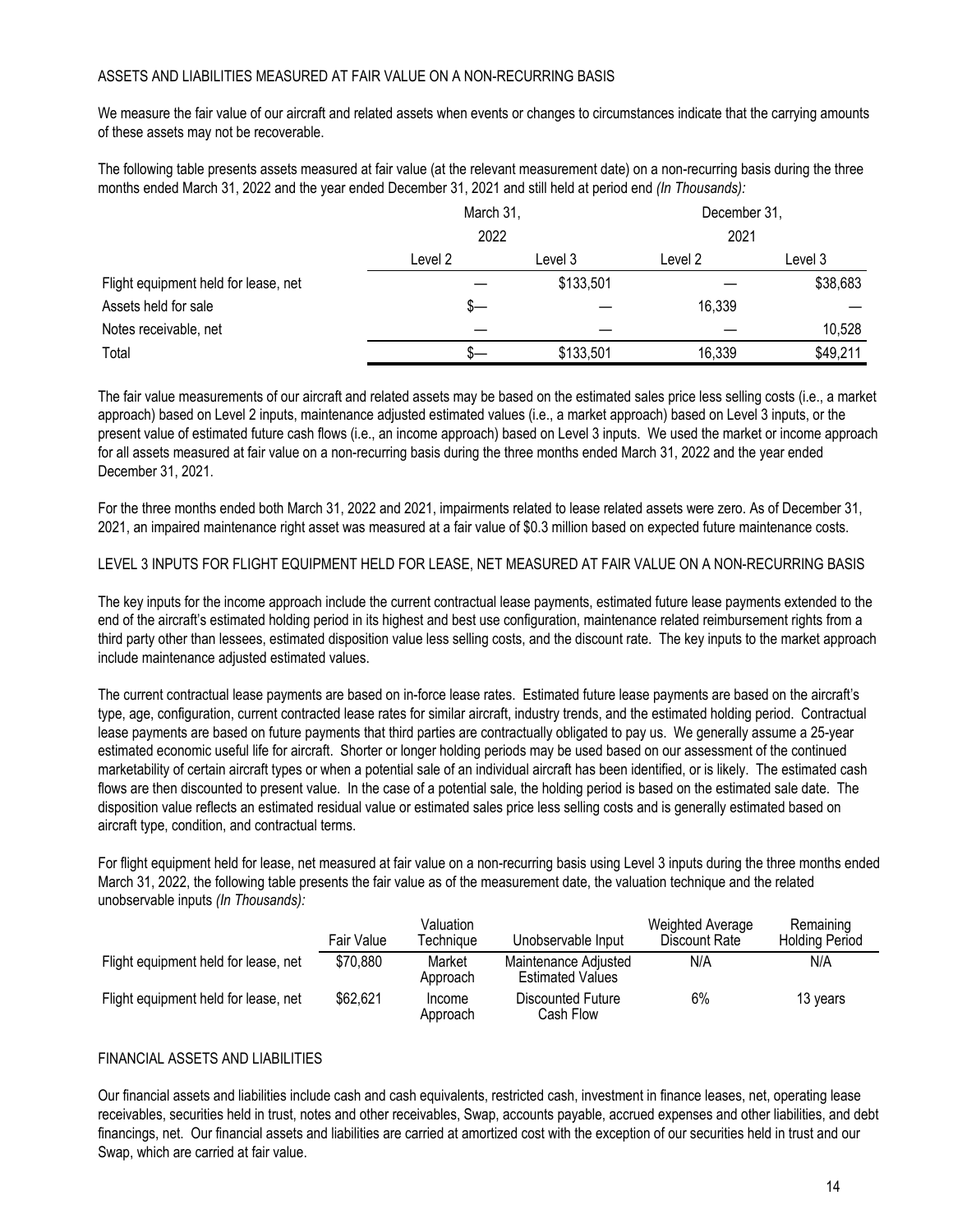#### **8. DEBT FINANCINGS, NET**

The following tables present the components of debt financings, net *(Dollars in Thousands)*:

| March 31, 2022  |                             |                      |                       |                 |             |
|-----------------|-----------------------------|----------------------|-----------------------|-----------------|-------------|
| Carrying Amount | <b>Maturity Date</b>        | <b>Interest Rate</b> | Type                  | Interest Period | Currency    |
|                 |                             |                      |                       |                 |             |
| \$5,000,000     | May 2023 -<br>November 2027 | $2.0\% - 5.5\%$      | Fixed                 | Semi-Annual     | <b>USD</b>  |
| 695,587         | April 2022                  | $0.9\% - 1.3\%$      | Fixed                 | Various         | <b>USD</b>  |
| 500,000         | December 2023               | 2.4%                 | Floating              | Quarterly       | <b>USD</b>  |
| 450,000         | September 2025              | 2.0%                 | Floating              | Quarterly       | <b>USD</b>  |
| 300,000         | June 2024 - June<br>2025    | $1.4\% - 1.6\%$      | Floating              | Monthly         | <b>USD</b>  |
| 285,228         | <b>July 2023</b>            | $0.3\% - 1.2\%$      | Floating              | Quarterly       | USD and JPY |
|                 |                             |                      |                       |                 |             |
| 394,627         | June 2022 -<br>January 2034 | $0.7\% - 3.4\%$      | Fixed and<br>Floating | Quarterly       | <b>USD</b>  |
| (44,168)        |                             |                      |                       |                 |             |
| (25,059)        |                             |                      |                       |                 |             |
| \$7,556,215     |                             |                      |                       |                 |             |
|                 |                             |                      |                       |                 |             |

|                                   | December 31, 2021 |                                 |                      |                       |                        |             |
|-----------------------------------|-------------------|---------------------------------|----------------------|-----------------------|------------------------|-------------|
|                                   | Carrying Amount   | <b>Maturity Date</b>            | <b>Interest Rate</b> | Type                  | <b>Interest Period</b> | Currency    |
| Unsecured debt obligations:       |                   |                                 |                      |                       |                        |             |
| <b>Senior Notes</b>               | \$5,000,000       | May 2023 -<br>November 2027     | $2.0\% - 5.5\%$      | Fixed                 | Semi-Annual            | <b>USD</b>  |
| Commercial paper                  | 712,050           | January 2022 -<br>February 2022 | $0.4\% - 0.6\%$      | Fixed                 | Various                | <b>USD</b>  |
| NEXI Term Loan                    | 500,000           | December 2023                   | 1.6%                 | Floating              | Quarterly              | <b>USD</b>  |
| <b>JBIC Term Loan</b>             | 450,000           | September 2025                  | 1.3%                 | Floating              | Quarterly              | <b>USD</b>  |
| 2019 Revolving Credit<br>Facility | 300,000           | June 2024 - June<br>2025        | 1.4%                 | Floating              | Monthly                | <b>USD</b>  |
| 2018 Term Loan                    | 290,897           | <b>July 2023</b>                | $0.3\% - 1.1\%$      | Floating              | Quarterly              | USD and JPY |
| Secured debt obligations:         |                   |                                 |                      |                       |                        |             |
| Secured loans                     | 289,176           | June 2022 - April<br>2033       | $0.4\% - 3.4\%$      | Fixed and<br>Floating | Quarterly              | <b>USD</b>  |
| Debt acquisition costs            | (48, 255)         |                                 |                      |                       |                        |             |
| Original issuance discounts       | (26, 930)         |                                 |                      |                       |                        |             |
| Debt financings, net              | \$7,466,938       |                                 |                      |                       |                        |             |
|                                   |                   |                                 |                      |                       |                        |             |

#### UNSECURED DEBT OBLIGATIONS

We enter into various unsecured financings with third parties. These financings are primarily comprised of senior notes issued in reliance on Rule 144A and Regulation S under the U.S. Securities Act of 1933, as amended (Senior Notes).

In June 2019, we entered into a senior unsecured revolving credit agreement with a syndicate of lenders (the 2019 Revolving Credit Facility). As of March 31, 2022, the aggregate borrowing capacity under the 2019 Revolving Credit Facility was \$2.1 billion, with revolving commitments totaling approximately \$1.8 billion that mature in June 2025 and approximately \$0.3 billion that mature in June 2024. As of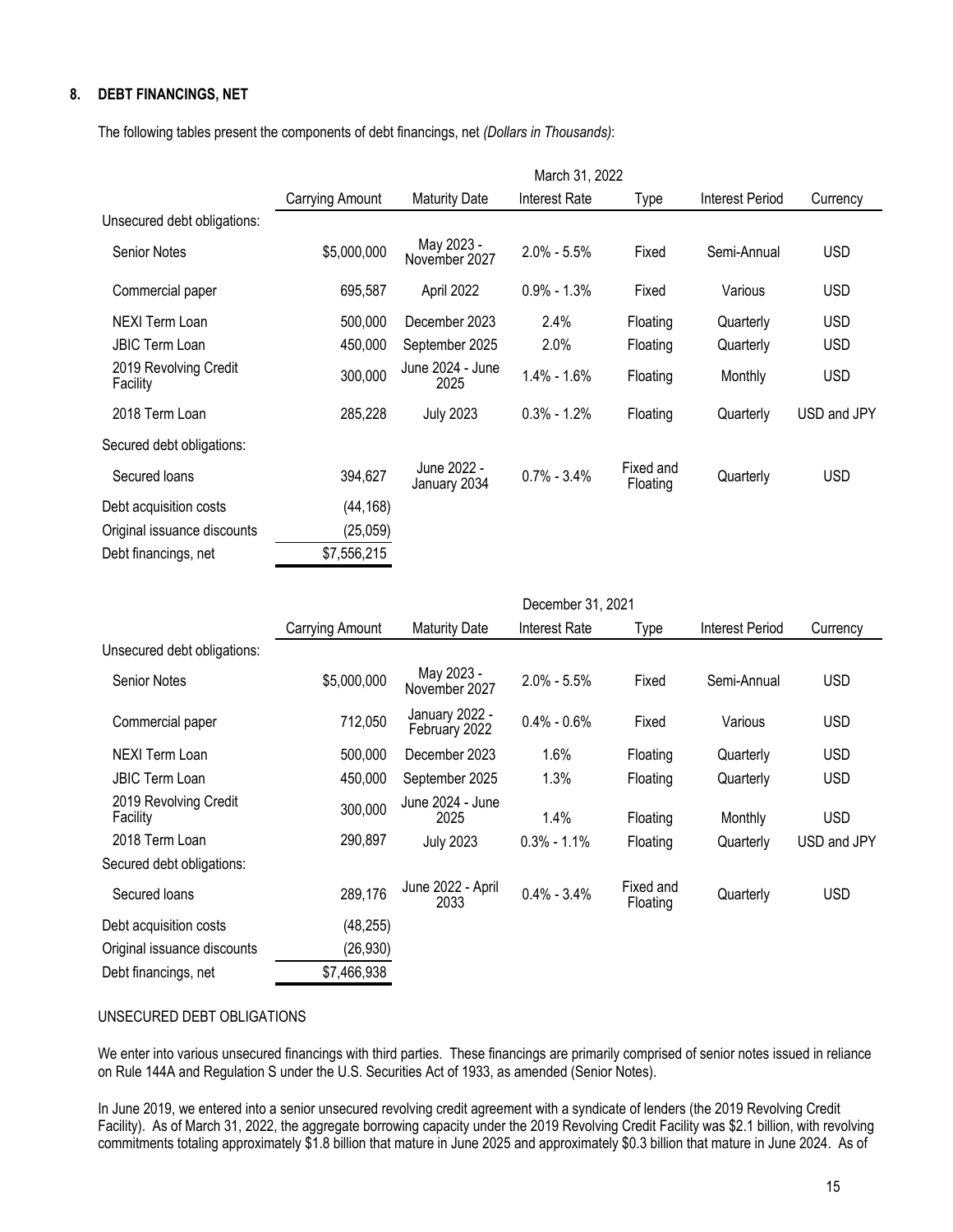both March 31, 2022 and December 31, 2021, \$300.0 million was outstanding under the 2019 Revolving Credit Facility. The 2019 Revolving Credit Facility serves as a backstop for our commercial paper program.

We have a \$1.5 billion commercial paper program under which we may issue notes in minimum denominations of \$250.0 thousand for periods ranging from one to 397 days. As of March 31, 2022 and December 31, 2021, we had commercial paper outstanding in the amount of \$695.6 million and \$712.1 million, respectively.

In June 2020, we established a revolving line of credit with Tokyo Century (the 2020 Revolving Credit Facility), which has a borrowing capacity of \$600.0 million (or its equivalent in JPY) and an initial maturity of June 2023 (Note 12). Thereafter, the 2020 Revolving Credit Facility will automatically renew for additional one-year periods unless terminated by either party at least 60 days prior to the maturity date or then-current renewal date. As of March 31, 2022 and December 31, 2021, we had not drawn any amounts available under the 2020 Revolving Credit Facility.

In June 2018, we entered into a dual tranche senior unsecured term loan (2018 Term Loan). The 2018 Term Loan includes a \$197.0 million USD tranche and a 10.8 billion JPY tranche. The USD tranche bears interest at a floating rate based on three-month USD LIBOR (with a floor of 0%) plus 1.0% per annum, and the JPY tranche bears interest at a floating rate based on three-month JPY LIBOR (with a floor of 0%) plus 0.30% per annum.

In September 2020, we entered into a \$450.0 million unsecured term loan with Tokyo Century (JBIC Term Loan) (Note 12). Tokyo Century, with the support of the Japan Bank for International Cooperation (JBIC) and other Japanese financial institutions, borrowed this debt capital on behalf of ACG and lent the proceeds to ACG via an intercompany loan. Principal amounts due under the JBIC Term Loan will be payable in installments beginning in December 2022.

In December 2020, we entered into a \$500.0 million unsecured term loan with Mizuho Bank, Ltd. that is guaranteed by Tokyo Century and insured by Nippon Export and Investment Insurance (the NEXI Term Loan) (Note 12).

#### SECURED DEBT OBLIGATIONS

We enter into various secured loans guaranteed by Export Credit Agencies, some of which are financed through VIEs (Note 6). These loans are secured by the financed aircraft and are also guaranteed by ACG. As of March 31, 2022 and December 31, 2021, we had \$151.9 million and \$175.4 million, respectively, of secured loans guaranteed by Export Credit Agencies.

In March 2020, we entered into the \$650.0 million AFS Facility in support of our AFS business. The AFS Facility includes an accordion option, which, if exercised during the drawdown period, could increase the size of the AFS Facility to up to \$1.0 billion. In August 2021, we extended the drawdown period on the AFS Facility to September 2022. During this drawdown period, we can draw on the facility to fund AFS Notes Receivable (Note 6). The AFS Notes Receivable will be secured by aircraft owned by the AFS Borrowers and amortized over a period not to exceed 12 years from the date of drawing. The AFS Borrowers will be able to elect either a fixed or floating interest rate, based on a benchmark rate. As of March 31, 2022 and December 31, 2021, \$242.7 million and \$113.8 million, respectively, was outstanding under the AFS Facility. As of March 31, 2022, \$198.3 million was available under the AFS Facility.

Except for the NEXI Term Loan, our outstanding debt as of March 31, 2022 is recourse only to ACG, and is not guaranteed by Tokyo Century.

As of March 31, 2022 and December 31, 2021, we were in compliance with all applicable debt covenants.

#### **9. COMMITMENTS AND CONTINGENCIES**

#### LEASE COMMITMENTS

We lease office facilities in Newport Beach, California; Bellevue, Washington; Dublin, Ireland; and Singapore under non-cancelable operating leases.

We have commitments relating to two aircraft we sold to third parties then leased back under operating leases.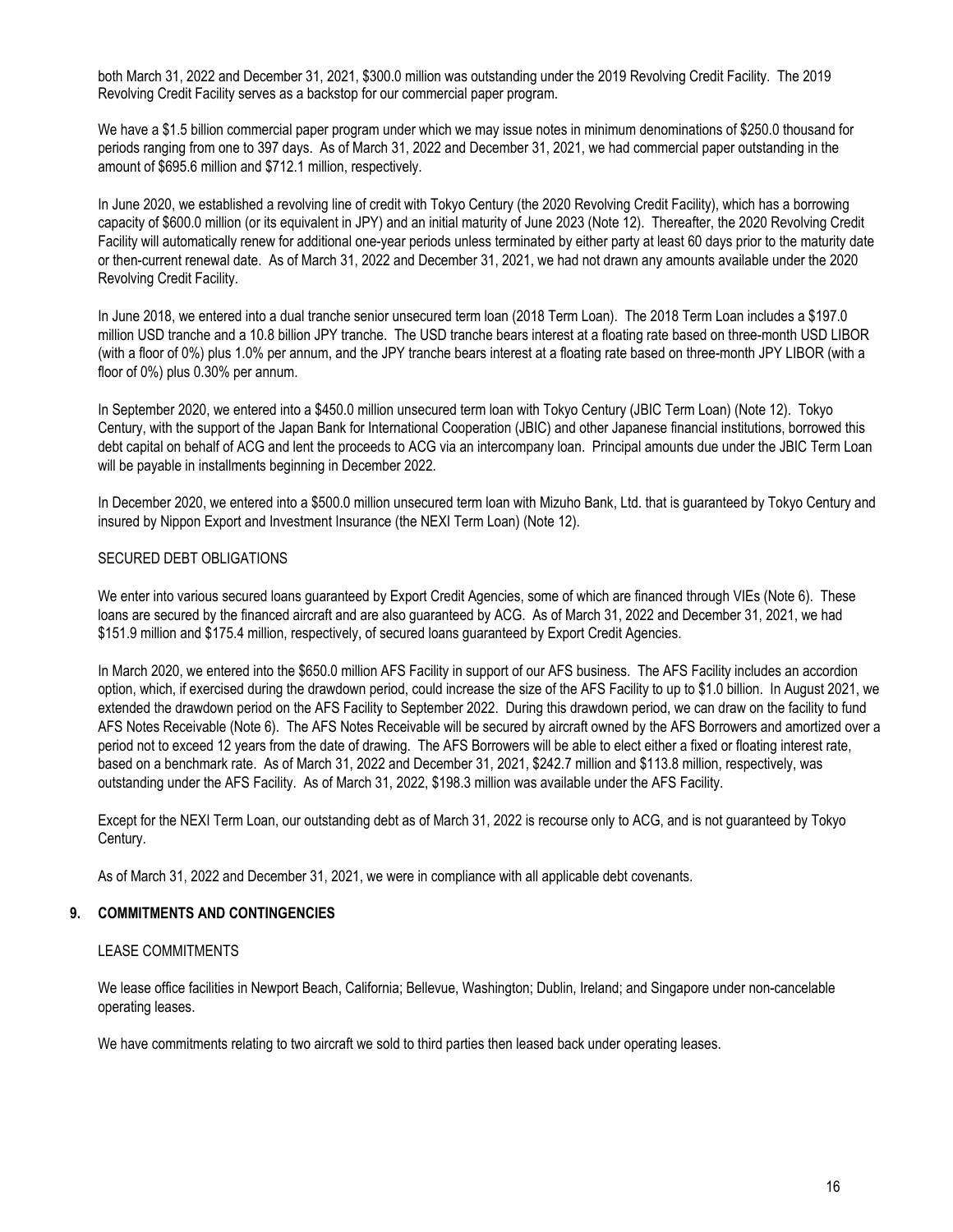#### CAPITAL COMMITMENTS

As of March 31, 2022, we have unconditional purchase commitments for 109 aircraft scheduled for delivery through 2028. All of these commitments arise from fixed price purchase agreements with Boeing, Airbus and other third parties, and may include escalation provisions. Under certain circumstances, we have the right to alter the mix of aircraft types ultimately acquired. The manufacturers have informed us of expected delivery delays relating to certain aircraft, including as a result of disruption in their production systems. We remain in active discussions with Boeing and Airbus to determine the estimated impact and duration of continued delivery delays given the recent adjustments to their production systems. The commitment schedule below reflects our estimate of when the Boeing 737 MAX and Airbus deliveries will occur. Our leases contain lessee cancellation clauses related to aircraft delivery delays, typically for delays greater than one year. Our purchase agreements with Boeing and Airbus contain similar clauses.

The following table presents the estimated remaining payments for the purchase of aircraft as of March 31, 2022 *(In Thousands)*:

| December 31:      |             |
|-------------------|-------------|
| Remainder of 2022 | \$685,775   |
| 2023              | 902,007     |
| 2024              | 857,950     |
| 2025              | 599,822     |
| 2026              | 827,377     |
| Thereafter        | 1,702,501   |
| Total             | \$5,575,432 |

As of March 31, 2022, deposits made related to our purchase agreements totaled \$492.4 million and are included in prepayments on flight equipment.

In addition, as of March 31, 2022, we had the right to purchase additional aircraft by confirming our order positions with the OEM prior to delivery. The potential commitment associated with these order positions is approximately \$1.9 billion with scheduled deliveries through 2026. Since March 31, 2022, we have confirmed several order positions which increased our estimated future commitments by approximately \$496 million as these positions are now unconditional purchase commitments.

We have committed to fund \$130.5 million for AFS Borrowers through April 2022 in connection with our AFS program.

#### GUARANTEES

In connection with our AFS program, we provide repayment guarantees for loans for the benefit of airlines to finance new aircraft deliveries or to finance aircraft already owned by the airlines. These guarantees are limited to the borrower's failure to timely repay principal and interest on the amortizing senior secured loans to the third-party lenders. The guaranteed loans are collateralized by the financed aircraft and typically have a term of 12 years or less with a maximum term of up to 15 years. The guaranteed loans are denominated in USD or Euros. As of March 31, 2022 and December 31, 2021, the guarantee liability on our consolidated balance sheet was \$8.0 million and \$8.2 million, respectively, and is included in accounts payable, accrued expenses and other liabilities. As of March 31, 2022, if all of the airlines under our AFS program defaulted on their ACG guaranteed loans, our obligation and the estimated potential amount of future principal payments we could be required to make to third party lenders under the guarantees was \$678.0 million. However, the guaranteed loans are collateralized by the financed aircraft and, to the extent possible, the guaranteed loans are cross-defaulted and cross-collateralized with other guaranteed aircraft loans and/or operating leases in our portfolio with that airline.

In order to manage risk, we developed an internal credit rating model for airlines in our portfolio. Internal credit ratings are based on both quantitative and qualitative factors of the airlines and the environment in which they operate. These ratings may change, as new events occur and additional information is obtained.

During 2020, ACG, an airline, and the lender under one of the loans guaranteed within our AFS program entered into a deferral agreement whereby the principal payments on the loan were scheduled to be deferred through 2021 and repaid in the subsequent four years. The airline is current under the terms of this agreement.